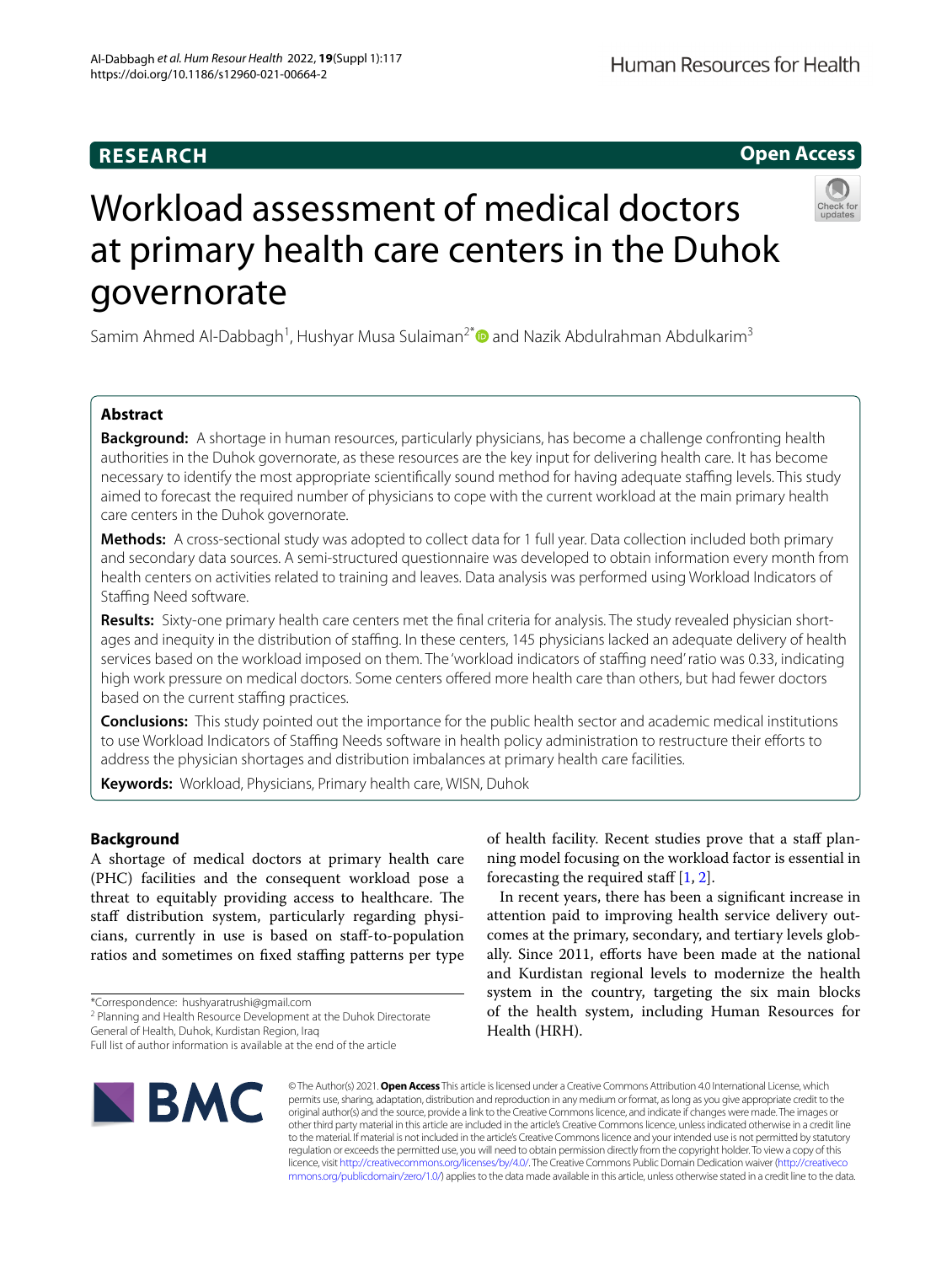The World Health Organization (WHO) has recommended that countries need to ensure that the right people at the right number with the right skills in the right place at the right time and doing the right things are available to achieve universal health care coverage and, hence, social protection [[1,](#page-5-0) [3,](#page-5-2) [4\]](#page-5-3). A shortage in HRH has been related to a mismatch between supply and demand and inequitable geographical distribution, and the migration of a skilled health workforce hinders the provision of equitable access to essential health services and, hence, health outcomes [[5\]](#page-5-4).

Calculating staffing requirements, including physicians, requires forecasting future needs in a specifc facility or community to identify the optimal number of physicians for good functioning  $[2]$  $[2]$ . Any shortage in staff is associated with an increase in the workload of existing staf (burnout) and, ultimately, the potential risk of committing medical errors and compromising patient safety [\[6](#page-5-5)]. In recent decades, a range of models to forecast the right required stafng has evolved. Traditionally, HRH planning approaches have relied on applying current staf-topopulation ratios to project future stafng requirements, such as doctors and nurses per 1000 population [\[1](#page-5-0), [2](#page-5-1)]. However, this method falls short as the health needs of the population change over time and across geographical space.

This planning model does not consider the workload and productivity  $[1, 3, 7]$  $[1, 3, 7]$  $[1, 3, 7]$  $[1, 3, 7]$  $[1, 3, 7]$  $[1, 3, 7]$  $[1, 3, 7]$ . The Ministry of Health (MoH) proposed a standard fixed staffing level for each health facility level (health posts, primary health centers, district hospitals, etc.). However, this model is also not without shortcomings; it does not consider the work volume of diferent geographical areas [[1](#page-5-0), [2](#page-5-1)]. WHO has advocated shifting the direction toward the inclusion of workload in estimating staff requirements  $[4, 5]$  $[4, 5]$  $[4, 5]$ . With the frst two approaches to staf estimation above, the health sector in the Duhok governorate has faced a signifcant challenge in deploying medical doctors most appropriately and equitably due to a shortage in the supply of medical doctors in general and the diference in their activities and, hence, their workload in particular. There is still a lack of surveys or studies on the latter approach in Iraq. To the best of our knowledge, the current study of workload assessment using the Workload Indicator of Staffing Needs (WISN) tool is the first of its kind in Iraq. The WISN is used for planning and managing human resources to improve the decision-making process at all levels of health services regarding priority setting to allocate/reallocate staf in a fair manner based on actual needs [[2,](#page-5-1) [8](#page-5-7), [9\]](#page-5-8).

The current PHC services at the national, regional, and governorate levels are provided through diferent categories represented by PHC subcenters and main centers. A mix of medical and health workers, composed of physicians, nurses, dentists, physician assistants, public health staf, laboratory technicians, and other mid-level health professionals, plays their role in PHC. In main PHC centers, physicians play a signifcant role, particularly in medical consultation, antenatal care (ANC), postnatal care, family planning (FP), communicable disease notifcation, the management of malnutrition, breast cancer screening, and the management of hypertension and diabetes.

This study aims to evaluate the workload of physicians working at PHC centers in the Duhok governorate using the WISN tool. This study applies the WISN methodology to physicians' workload in PHC centers, but recognizes the vital role of other types of health workers in PHC. More comprehensive WISN studies, including all professionals working in PHC teams, should be conducted in the future.

# **Methods**

The Duhok governorate is one of the four governorates of the Kurdistan region of Iraq, and it has a population of approximately 2.2 million, including a host community, internally displaced people, and refugees. This population is distributed over seven administrative districts: Duhok (650 741), Zakho (450 491), Summel (393 279), Akre (206 926), Sheikhan (170 629), Bardarash (158 113), and Amadiya (142 398)  $[10-12]$  $[10-12]$ . There are 61 main PHCs across these districts, ranging from 5 in the Sheikhan district to 18 in the Duhok district.

A descriptive cross-sectional study was conducted in these main PHC centers located in all administrative districts of the Duhok Governorate during a 1-year period. This study included only physicians working in public PHC centers.

Formal written consent was obtained from the Duhok Directorate General of Health (DGoH) to collect data relevant to nonworking days or absences and the training of all physicians working in PHC centers using a questionnaire designed for this purpose (see Additional fle [1\)](#page-5-11) and to access monthly workload data.

Official documents that define the expected workload components (preventive, curative, and administrative) taking up most of the physicians' daily working time in PHC centers were reviewed and are listed in Table [1](#page-2-0). Overall, 1 657 792 outpatient consultation visits, 12 620 frst ANC visits, 25 029 s and subsequent ANC visits, 2063 frst FP visits, 3078 s and subsequent FP visits and 8203 postnatal care visits were recorded. Three hundred ninety-six patients were treated for malnutrition, 38 678 were screened for hypertension and diabetes mellitus, and 2243 were screened for breast cancer. Additionally, 154 cases of communicable diseases were reported. The standard time used to deliver each activity listed in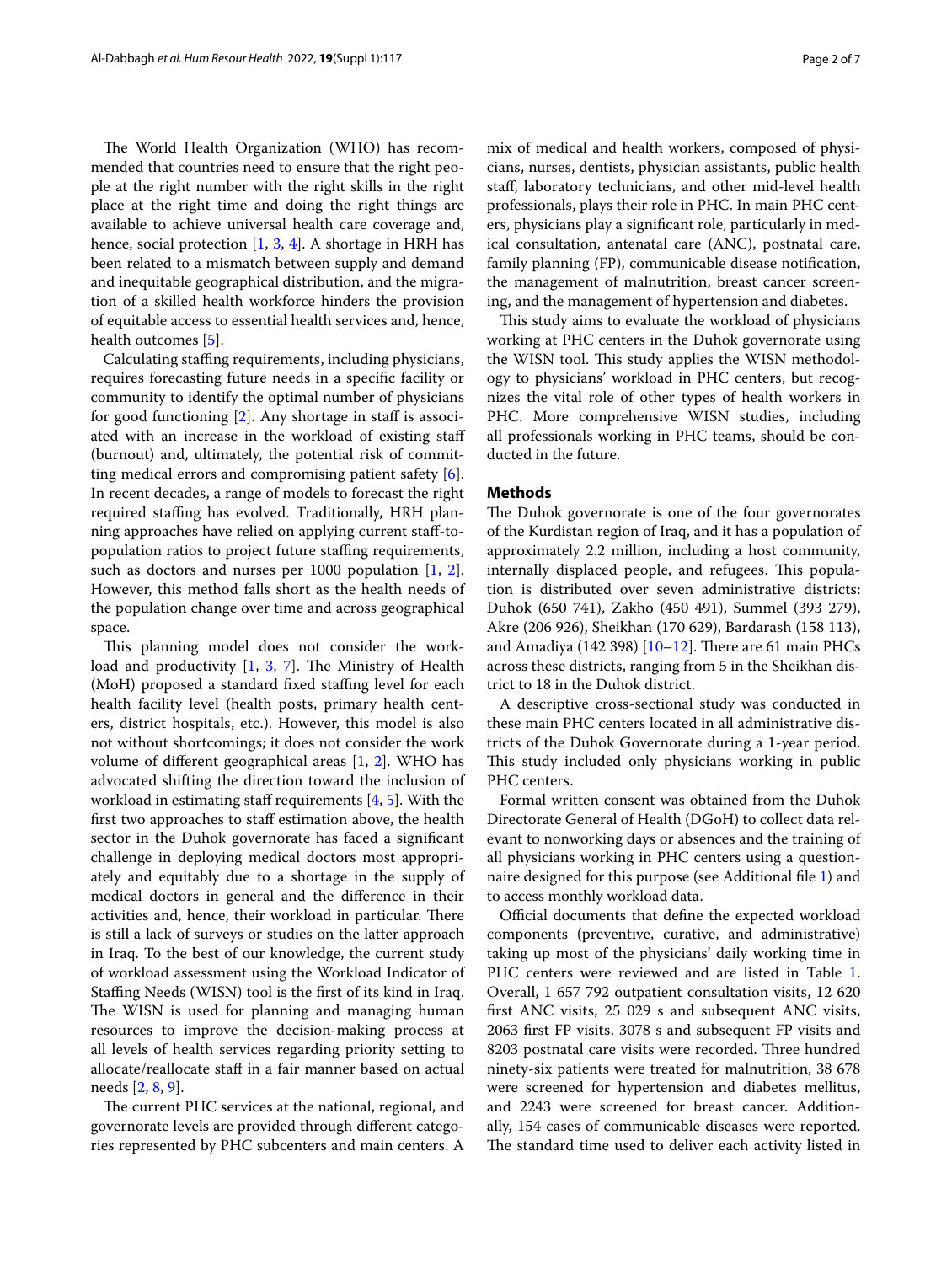<span id="page-2-0"></span>**Table 1** Activity standard of physicians in PHC centers and 12-month workload

| <b>Physician activity</b>                        | <b>Number of patients</b><br>Time unit per patient (minutes) |         |  |  |
|--------------------------------------------------|--------------------------------------------------------------|---------|--|--|
| ANC (first visit)                                | 15                                                           | 12620   |  |  |
| ANC (2nd plus visit)                             | 5                                                            | 25 0 29 |  |  |
| FP (first visit)                                 | 20                                                           | 2063    |  |  |
| FP (2nd plus visit)                              | 10                                                           | 3078    |  |  |
| Breast cancer screening                          | 10                                                           | 2243    |  |  |
| Postnatal care                                   | 10                                                           | 8203    |  |  |
| Mild/moderate malnutrition                       | 10                                                           | 396     |  |  |
| Screening for hypertension and diabetes mellitus | 15                                                           | 38 678  |  |  |
| Notification for communicable diseases           | 15                                                           | 154     |  |  |
| Management and referral of cases                 | 10                                                           | 657792  |  |  |

*ANC* antenatal care, *FP* family planning

Table [1](#page-2-0), identifed through a desk review, was established using the expert judgment of selected medical doctors who had experience running family medicine facilities and preventive program managers at the Directorate of Preventive Health Afairs. Two types of activity standards were assessed: service standards and allowance standards. Service standards included activities that are reported in annual service statistics, e.g., outpatient consultations and deliveries, and were presented in terms of the unit of time. The standard workload is the amount of work (within one activity) that one person (physician) could perform in a year.

Allowance standards are the activity standards of a staff category, which in our study is the physician, for support and additional activities that are not reported in annual services statistics. They can be expressed as an actual working time like other activity standards or be expressed by the percentage of working time. In this study, the working time (in minutes) was calculated automatically and added to other workload standards. There are two types of allowance standards: category and individual. Category allowance standards (CASs) included support activities that all the members of the involved category, i.e., in our study, physicians at PHC centers, share in performing. These included 3 h per week for health promotion and education and 2 h per month for meetings with other health staff in the center. Individual allowance standards (IASs) involved additional activities that require certain (a fxed number of) workers in a particular group to perform. In this study, two activities were included, for which the manager of the PHC center was the only responsible member. These included 1 h per week to check weekly reports of surveillance programs for communicable diseases issued to district managers and 1 h per week for checking and reviewing official administrative letters received from health directorates and districts.

The available working time  $(AWT)$  was estimated by reviewing the administrative logs of the Department of Administration at the Duhok DGoH to fnd the number of possible working days in the study year. This was calculated by multiplying the number of weeks in the year by the number of days a physician works in a week. The latter is estimated by combining the number of full-time and part-time working days. Furthermore, the number of days that the physicians were absent was documented. The documentation of absence days is done by reviewing the administration logs every month for public holidays announced by the government for public sector employees. Physicians were asked to complete the questionnaire every month during the study period and report monthly. Each PHC center was asked to report absence days, including annual leave, sick leave, training, and other leave. For each PHC, one report per the facility was used monthly. Once all these data were reported, the actual annual AWT was calculated by subtracting the sum of days off due to absence from the number of possible annual working days [[3\]](#page-5-2).

Actual annual workload data were also obtained prospectively from the Department of Planning and Directorate of Preventive Health, DGoH.

## **Data analysis**

The data generated from the different data sources were entered into WISN software, a human resource health planning tool developed by the WHO  $[1, 13]$  $[1, 13]$  $[1, 13]$  $[1, 13]$ . The key input data entered into the WISN software related to AWT and workload statistics per activity for each PHC center [[3\]](#page-5-2).

Rounding the fraction of the calculated required staf was performed based on the principle stated by WHO (if necessary) [[1\]](#page-5-0).

Two main comparison results were derived from WISN analysis for a given PHC center. The first indicator was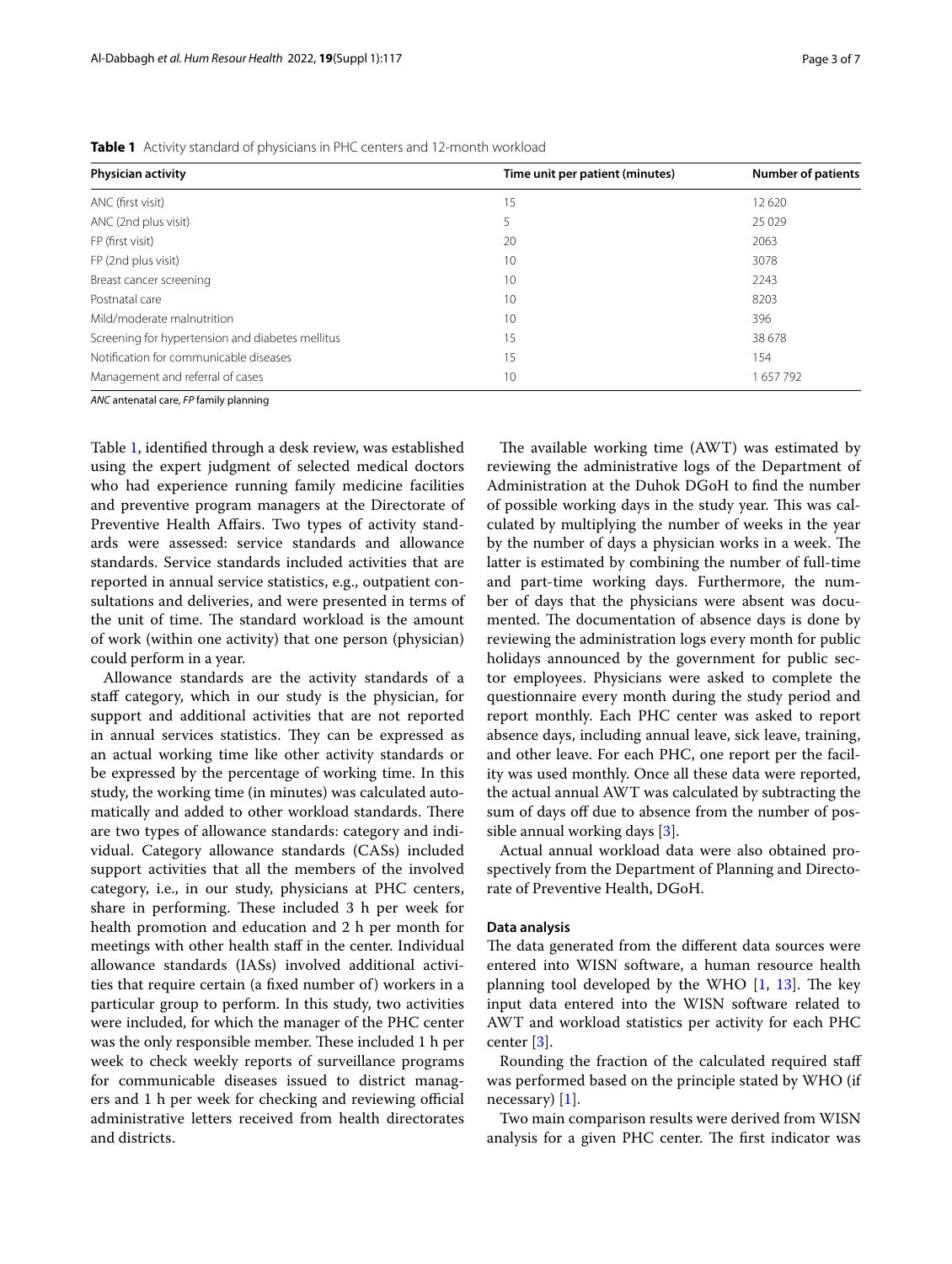the diference between the actual and the required staf, which showed the level of surplus or shortage in physicians at PHC centers. The second indicator was the ratio of the actual to the required number of staf (WISN ratio). A WISN ratio $=1$  indicates that the staff level was sufficient, a WISN ratio less than 1 indicates insufficient staf, and a WISN ratio greater than 1 indicates that the available physicians were more than enough.

# **Results**

# **Available working time (AWT)**

Physicians are entitled to weekly work represented by 5 full-time days from Saturday through Wednesday and one part-time day on Thursday. Full-time includes working 6 h in a day, while part-time is 5 h of work in a day. Thus, part-time days in the studied PHC meant approximately 0.85 days of the full-time day. It yielded an average of 5.85 working days in a week. There were 52 weeks in the year. Thus, the possible annual working days in the Duhok governorate were approximately 304.2 days. It was extracted by multiplying 5.85 possible working days in a week multiplied by 52 weeks that were available in the studied year. Table [2](#page-3-0) indicates that the average number of days physicians were away from work other than the official weekends was 37 days. The actual AWT was calculated to be 267.2 (or approximately 267) days after subtracting 37 from 304.2.

<span id="page-3-0"></span>**Table 2** Days of physicians not in work at PHC centers of Duhok governorate during the study period

| <b>Reason for absence</b>      | Days absent   |
|--------------------------------|---------------|
| Public holidays                | 23            |
| Annual leave                   | 9             |
| Sick leave                     | ζ             |
| Other leaves (training,  etc.) | $\mathcal{L}$ |
| Total                          | 37            |

This excludes official weekend days

# **Shortage in/surplus of physicians at PHC centers in the Duhok governorate**

Table [3](#page-3-1) presents the required number of physicians to deal with the workload volume at PHC centers across the Duhok governorate. In general, in the eligible analyzed health centers, the Duhok governorate needed 145 more physicians than those available during the study time. The workload pressure was very high, with a WISN ratio of 0.33. Regarding the districts, the lowest WISN ratio was for Bardarash (0.22).

Table [4](#page-4-0) shows the number and percentage of health facilities with shortages in physicians based on the existing workload. Twenty percent of PHC centers had a shortage of 5 or more physicians, followed by 6% with a shortage of 4 physicians, 13% with a shortage of 3 physicians, 21% with a shortage of 2 physicians, and 18% with a shortage of one physician. Bardarash was the single district showing the most extreme shortage by the percentage of PHC centers (2 out of 4). Only 3 (5%) of the studied PHC centers had excess physicians based on workload, and 10 (16%) had the exact number of required physicians. The Zakho district was the only administrative district where all of its studied PHC centers had shortages in medical staffing.

# **Discussion**

Ensuring and/or strengthening availability and access to health services is one of the pillars of efficient health systems and a fundamental approach to achieving universal health coverage (UHC) and Sustainable Development Goals (SDGs). SDG 3 calls for a substantial increase in the health workforce's recruitment, development, training, and retention to ensure healthy lives and promote well-being for people of all ages [[14\]](#page-6-0). Service provision is linked to inputs into the health system, including HRH  $[15]$  $[15]$ .

This study was conducted to introduce a new approach to the health policy decision-making process at the level of the MoH in the Kurdistan region of Iraq in general and

<span id="page-3-1"></span>

|  |  |  |  |  | Table 3 Current and required number of physicians and WISN ratio per district, Duhok governorate |
|--|--|--|--|--|--------------------------------------------------------------------------------------------------|
|--|--|--|--|--|--------------------------------------------------------------------------------------------------|

| <b>District</b>     | Current no. of physicians | Required physician no | Difference (current – required) | <b>WISN ratio</b> |
|---------------------|---------------------------|-----------------------|---------------------------------|-------------------|
| Akre                | 7.00                      | 17.00                 | $-10.00$                        | 0.48              |
| Amadiya             | 16.00                     | 28.00                 | $-12.00$                        | 0.50              |
| Sumel               | 22.00                     | 46.00                 | $-24.00$                        | 0.31              |
| Zakho               | 16.00                     | 58.00                 | $-42.00$                        | 0.26              |
| Duhok               | 46.00                     | 72.00                 | $-26.00$                        | 0.29              |
| Bardarash           | 10.00                     | 22.00                 | $-12.00$                        | 0.22              |
| Sheikhan            | 10.00                     | 29.00                 | $-19.00$                        | 0.28              |
| Governorate average | 127.00                    | 272.00                | $-145.00$                       | 0.33              |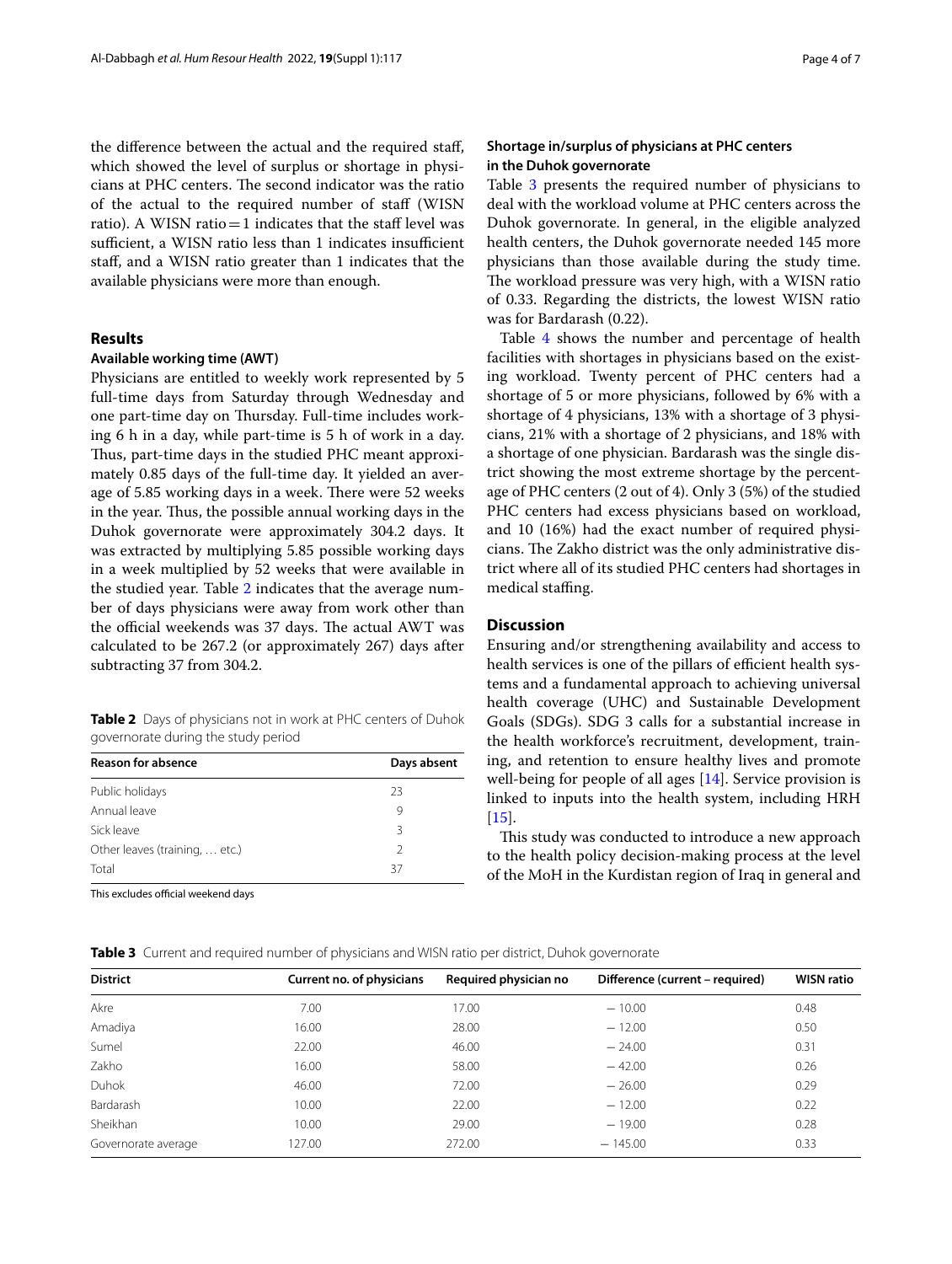| <b>District</b>      | No. of<br>studied<br><b>PHCs</b> | No. (%) of<br><b>PHCs having</b><br>surplus | with the exact<br>number | No. (%) of PHCs No. (%) of PHCs with a shortage of |                |                     |                    |                               |
|----------------------|----------------------------------|---------------------------------------------|--------------------------|----------------------------------------------------|----------------|---------------------|--------------------|-------------------------------|
|                      |                                  |                                             |                          | One physician                                      | Two physicians | Three<br>physicians | Four<br>physicians | Five or<br>more<br>physicians |
| Akre                 | 6                                | $\mathbf{0}$                                | 2(33)                    | $\mathbf{0}$                                       | 3(50)          | $\mathbf{0}$        | 1(16)              | $\mathbf{0}$                  |
| Amadiya              | 10                               | 1(10)                                       | 2(20)                    | 4(40)                                              | 1(10)          | 1(10)               | 1(10)              | 0                             |
| Bardarash            | $\overline{4}$                   | $\circ$                                     | 1(25)                    | $\mathbf{0}$                                       | 1(25)          | $\mathbf{0}$        | 0                  | 2(50)                         |
| Duhok                | 18                               | 2(11)                                       | 3(17)                    | 3(17)                                              | 5(28)          | 4(22)               | $\mathbf{0}$       | 1(5)                          |
| Sheikhan             | 5                                | $\Omega$                                    | $\mathbf{0}$             | 1(20)                                              | 1(20)          | $\mathbf{0}$        | 0                  | 3(60)                         |
| Sumel                | 8                                | $\Omega$                                    | 2(25)                    | 1(12)                                              | 0              | 1(12)               | 1(12)              | 3(38)                         |
| Zakho                | 10                               | $\Omega$                                    | $\mathbf{0}$             | 2(20)                                              | 2(20)          | 2(20)               | 1(10)              | 3(30)                         |
| Governorate<br>level | 61                               | 3(5)                                        | 10(16)                   | 11(18)                                             | 13(21)         | 8(13)               | 4(6)               | 12 (20)                       |

<span id="page-4-0"></span>

|  |  |  |  |  |  | Table 4 Number and percentage of health facilities with a shortage in physicians per current workload according to district |  |
|--|--|--|--|--|--|-----------------------------------------------------------------------------------------------------------------------------|--|
|--|--|--|--|--|--|-----------------------------------------------------------------------------------------------------------------------------|--|

the level of the Duhok DGoH in particular. It contributed to a better understanding of shortages in medical staf by using WISN, an established analytical tool developed by the WHO, to incorporate workload data to estimate the required number of physicians more accurately.

The current study indicated that the Duhok governorate is critically short of physicians at PHC centers. An estimated shortage of 145 physicians compared to the already existing medical doctors in the studied PHC centers was found. An annual report by the Duhok DGoH in 2014 showed that the current density of main PHC centers was 0.5 main PHC centers per 10 000, which is far below the national target of one per 10 000 [\[16\]](#page-6-2). Increasing the number of main PHC centers to reach this target would further expand the deficit in primary care physicians and further delay the achievement of UHC.

The maldistribution of physicians across districts was evident. Although the Bardarash and Sheikhan districts had ten deployed physicians and fve main PHCs per district, the Bardarash district had a lower WISN ratio (0.22 vs. 0.28), indicating a more signifcant shortage of physicians. This higher burden in the Bardarash district is partly explained by the unavailability of referral hospitals for PHCs and the remote location of the Bardarash district. In addition, the PHCs in this district have a higher number of visits by people for medical advice and other preventive programs.

Furthermore, Amadiya and Zakho had an average number of 16 physicians per district, but the WISN ratio of Zakho was much lower than that of Amadiya (0.28 vs. 0.50). In addition, all 10 PHCs in the Zakho district had a shortage of physicians, ranging from one in 2 facilities (20%) to 5 or more in 3 (30%) facilities. In contrast, none of the 10 PHCs in the Amadiya district had a shortage of 5 or more physicians, and 2 (20%) had

an adequate number of physicians. The current norms of physician deployment to PHCs based on the number of physicians per health facility are misleading if the workload is not considered. Such standards may not always indicate an adequate supply per facility. They may overestimate or underestimate the actual needs.

The findings of this study raise interest in developing skill-mixing plans to shift some duties already assigned to medical doctors to other mid-level health care professionals. Skill-mixing substantially addresses shortages in specifc staf, and when staf members in whom there is a shortage are substituted with a less expensive category of staf, the costs of providing of health services will be contained [\[17\]](#page-6-3). A systematic review also suggests that appropriately trained staf, particularly nurses, can deliver high-quality health care as physicians in primary care settings [\[18](#page-6-4)].

This study makes several contributions to workforce planning and management science compared to previous studies and surveys. A prospective survey was performed monthly to collect data on actual, not assumed, work activities. In addition, this work is representative of the governorate since all main PHC centers were included in the study with several exceptions. The threat to external validity could be minor.

Nevertheless, this study is not without shortcomings. Diferences in the severity of illnesses for which patients sought consultation with medical doctors and subsequent diferences in the time needed for physicians to perform a workup were not taken into account. Some patients may need more time from physicians, while others may need less. In this study, a 10-min cutoff was used for all. The findings of this study cannot be compared with previous studies [[19](#page-6-5)] due to the variation in the conceptual framework of data collection and analysis among studies.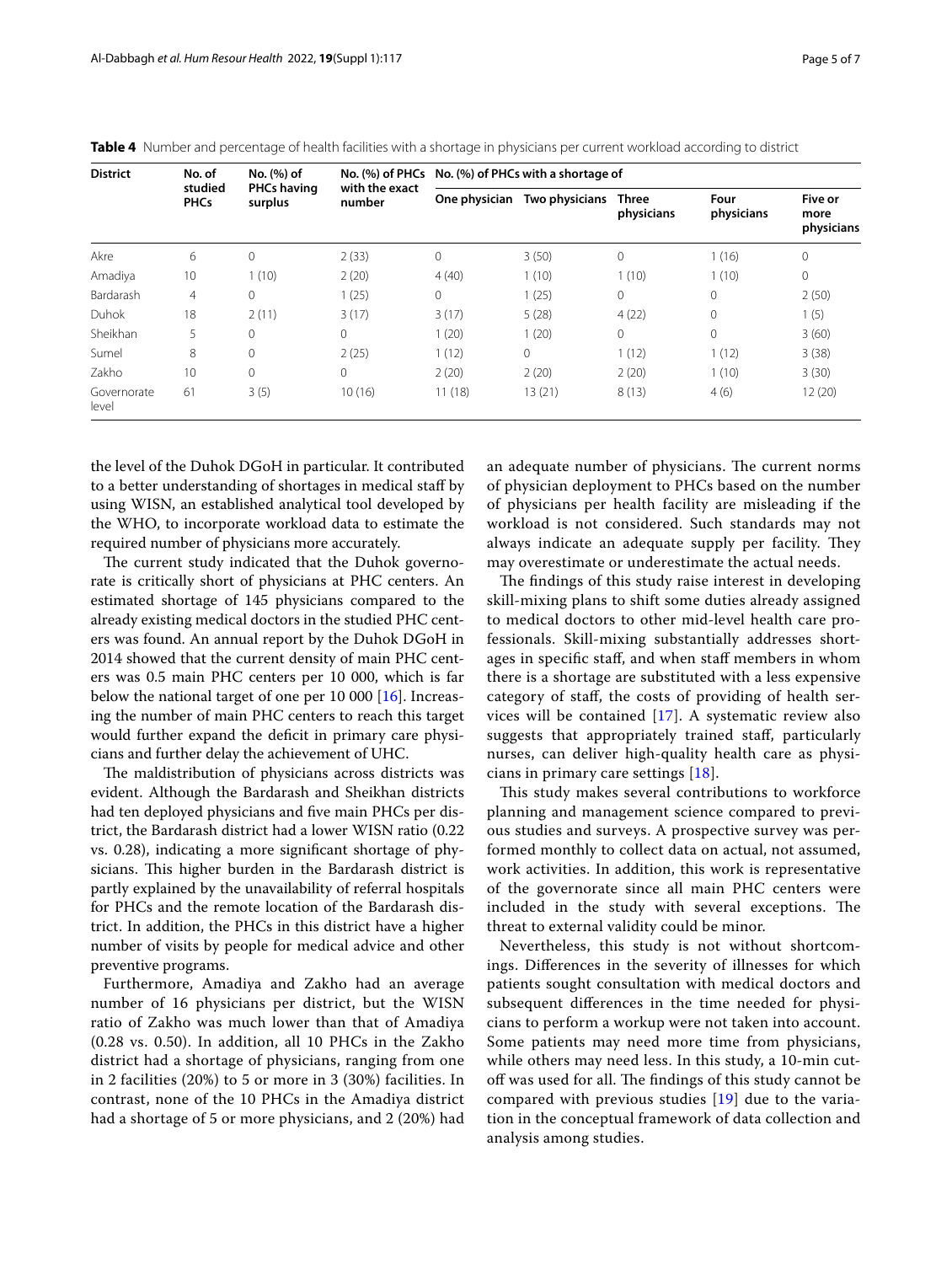# **Conclusions**

The study has several policy implications for governmental health authorities. First, academic medical institutions and health authorities may need to restructure their plans to increase the supply of physicians based on community needs and the equitable distribution of graduated physicians. Second, shifting some current tasks to other mid-level health professionals such as nurses is also recommended. Third, the WISN tool can be considered an essential tool for use by health authorities to develop new norms for assessing the need for physicians at PHC centers and apply this tool to determine the distribution of physicians.

#### **Abbreviations**

ANC: Antenatal care; AWT: Available working time; CASs: Category allowance standards; DGoH: Directorate General of Health; HRH: Human Resources for Health; IASs: Individual allowance standards; MoH: Ministry of Health; PHC: Primary health care; FP: Family planning; WHO: World Health Organization; WISN: Workload Indicator of Stafng Needs; SDG: Sustainable Development Goals; UHC: Universal health coverage.

## **Supplementary Information**

The online version contains supplementary material available at [https://doi.](https://doi.org/10.1186/s12960-021-00664-2) [org/10.1186/s12960-021-00664-2](https://doi.org/10.1186/s12960-021-00664-2).

<span id="page-5-11"></span>**Additional fle 1.** Kurdish questionnaire form—Daily work of physicians in primary health care centers in the Duhok governorate.

#### **Acknowledgements**

We are grateful to all experts with the Duhok DGoH who participated in the desk review of physicians' activities in PHC centers and defned the standard time. We also extend our gratitude to the Department of Planning of the Duhok DGoH for facilitating approval and to the physicians at the PHCs in the Duhok governorate for providing information.

#### **About this supplement**

This article has been published as part of Human Resources for Health Volume 19, Supplement 1 2021: Countries' experiences on implementing WISN meth‑ odology for health workforce planning and estimation. The full contents of the supplement are available at [https://human-resources-health.biomedcentral.](https://human-resources-health.biomedcentral.com/articles/supplements/volume-19-supplement-1) [com/articles/supplements/volume-19-supplement-1](https://human-resources-health.biomedcentral.com/articles/supplements/volume-19-supplement-1).

#### **Authors' contributions**

SAA supervised the study design and data collection, reviewed the writing, and edited the manuscript. HMS designed the study and wrote the manuscript. NAA collected data and wrote the manuscript. All authors read and approved the fnal manuscript.

#### **Funding**

The conduct of the study was not supported fnancially by any institution or funding agency. The costs associated with the publication of this article were funded by the Health Workforce Department of the World Health Organization (WHO) as part of supplement 1 in Volume 19 in Human Resources for Health: Workload Indicators for Staffing Need (WISN) methodology for health workforce planning and estimation.

#### **Availability of data and materials**

The datasets used and analyzed during the current study are available from the corresponding author upon reasonable request.

## **Declarations**

#### **Ethics approval and consent to participate**

The Duhok DGoH-Department of Planning approved the conduct of this study, as the sole institution in the Duhok governorate responsible for issuing approval for the ethical conduct of health-related research, according to administrative letter No. 5 on 5-1-2015.

## **Consent for publication**

Not applicable.

#### **Competing interests**

The authors declare that they have no competing interests.

#### **Author details**

<sup>1</sup> Department of Family and Community Medicine, College of Medicine, University of Duhok, Duhok, Kurdistan Region, Iraq. <sup>2</sup> Planning and Health Resource Development at the Duhok Directorate General of Health, Duhok, Kurdistan Region, Iraq. <sup>3</sup> Division of Scientific Research, Department of Planning at the Duhok Directorate General of Health, Duhok, Kurdistan Region, Iraq.

### Received: 17 September 2021 Accepted: 20 September 2021 Published: 28 January 2022

#### **References**

- <span id="page-5-0"></span>1. Shipp PJ. Workload indicators of stafng needs (WISN): a manual for implementation. Geneva: WHO; 1998.
- <span id="page-5-1"></span>Hossain B, Alam SA. Likely benefits of using workload indicators of staffing need (WISN) for human resources management and planning the health sector of Bangladesh. Hum Resour Dev J (HRDJ). 1999; 3(2):99– 111. [http://www.who.int/hrh/en/HRDJ\\_3\\_2\\_03.pdf.](http://www.who.int/hrh/en/HRDJ_3_2_03.pdf) Accessed 14 Aug 2014.
- <span id="page-5-2"></span>3. World Health Organization. Workload indicators of staffing needs (WISN): user's manual. Geneva: WHO; 2010.
- <span id="page-5-3"></span>Hagopian A, Manmth KM, Das A, Peter JH. Applying WHO's 'workforce indicators of staffing needs'(WISN) method to calculate the health worker requirements for India's maternal and child health services guarantees in Orissa State, Oxford University Press. Health Policy Plan J. 2012;27(1):11–8.
- <span id="page-5-4"></span>5. Jimba M, Cometto G, Yamamoto T, Shiao L, Huicho L, Sheikh M. Health workforce: the critical pathway to universal health coverage. Background paper for the global symposium on health systems research, 16–19 Nov 2010, Montreux, Switzerland. [http://healthsystemsresearch.org/hsr2010/](http://healthsystemsresearch.org/hsr2010/images/stories/10health_workforce.pdf) [images/stories/10health\\_workforce.pdf.](http://healthsystemsresearch.org/hsr2010/images/stories/10health_workforce.pdf) Accessed 7 Dec 2014.
- <span id="page-5-5"></span>6. Chen KY, Yang CM, Lien CH, Chiou HY, Lin MR, Chang HR, et al. Burnout, job satisfaction, and medical malpractice among physicians. Int J Med Sci. 2013;10(11):1471–8.
- <span id="page-5-6"></span>7. Ozcan S, Hornby P. Determining hospital workforce requirements: a case study. Hum Resour Dev J (HRDJ). 1999; 3(3): 210–20. [https://www.who.](https://www.who.int/hrh/en/HRDJ_3_3_05.pdf) [int/hrh/en/HRDJ\\_3\\_3\\_05.pdf.](https://www.who.int/hrh/en/HRDJ_3_3_05.pdf) Accessed 14 Aug 2014.
- <span id="page-5-7"></span>8. Musau P, Nyongesa P, Shikhule A, Birech E, Kirui D, Njenga M, et al. Workload indicator of staffing need method in determining optimal staffing levels at Moi Teaching and Referral Hospital. East Afr Med J. 2008;85(5):232–9.
- <span id="page-5-8"></span>9. Kolehmainen-Aitken R, Kromoredjo P, Mendr K, Darmawan J, Smith J. A WISN Toolkit for implementing workload indicators of stafng need (WISN) to improve health workforce planning and management in decentralized heath system. Jakarta: EPOS Health Management; 2009.
- <span id="page-5-9"></span>10. Duhok Statistics Directorate. Letter No. 157 to: Duhok Directorate General of Health. 10 Feb 2015. 2 leaves. Duhok population 2009–2015.
- 11. Duhok Directorate of Displacement and Migration. Letter No. 892 to: Duhok Directorate General of Health. 17 Feb 2015. 4 leaves. Internally displaced and migrated population in Duhok governorate in 2014.
- <span id="page-5-10"></span>12. UNHCR. UNHCR registration trends for Syrian persons of concern as of 28-Feb-2015. [https://data.unhcr.org/syrianrefugees/country.php?id](https://data.unhcr.org/syrianrefugees/country.php?id=103)=103. Accessed 13 Mar 2015.
- <span id="page-5-12"></span>13. Workload indicators of staffing needs (WISN): software manual. Geneva: WHO; 2010.